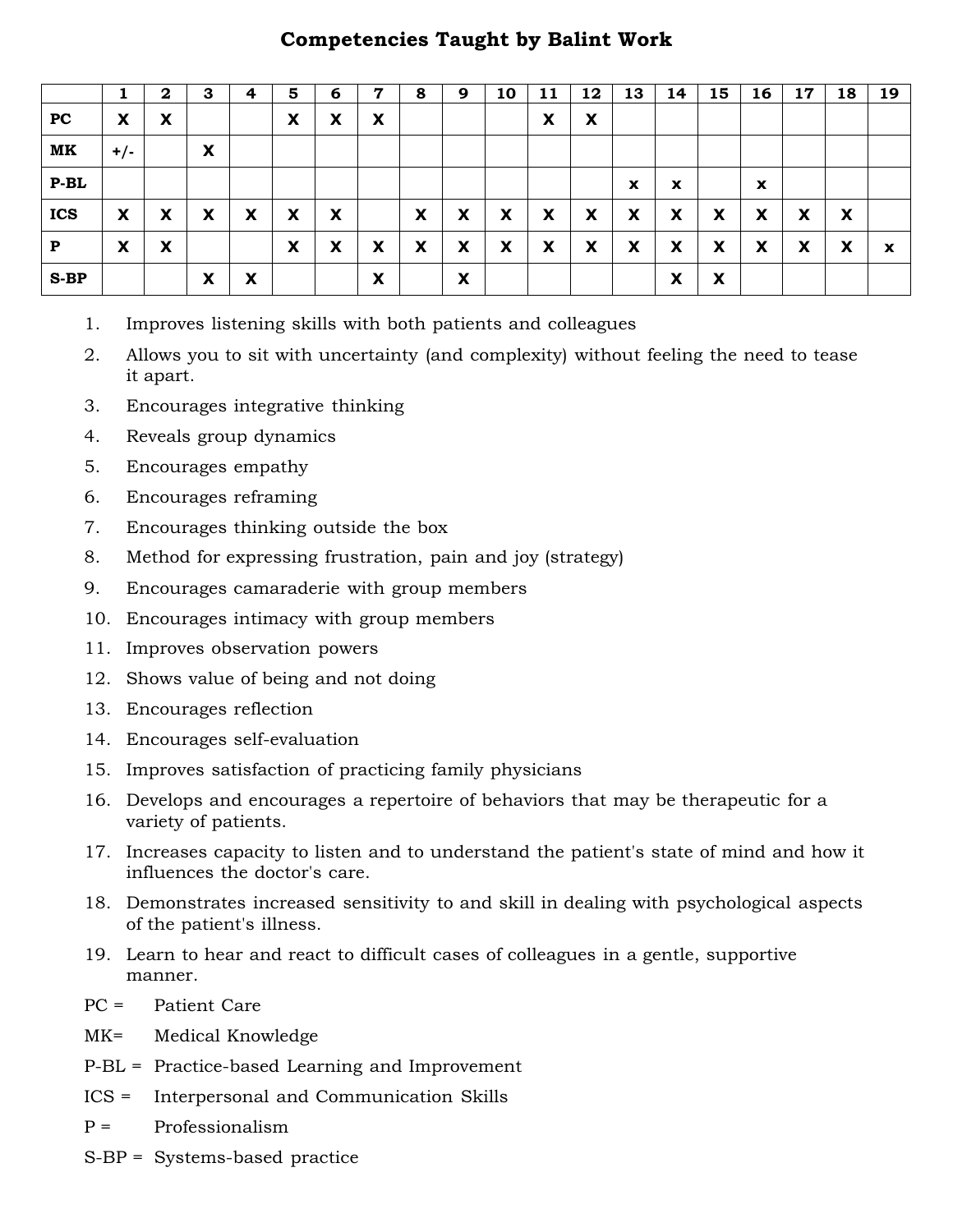**PATIENT CARE** Residents must be able to provide patient care that is compassionate, appropriate, and effective for the treatment of health problems and the promotion of health. Residents are expected to:

- communicate effectively and demonstrate caring and respectful behaviors when interacting with patients and their families
- gather essential and accurate information about their patients
- make informed decisions about diagnostic and therapeutic interventions based on patient information and preferences, up-to-date scientific evidence, and clinical judgment
- develop and carry out patient management plans
- counsel and educate patients and their families
- use information technology to support patient care decisions and patient education
- perform competently all medical and invasive procedures considered essential for the area of practice
- provide health care services aimed at preventing health problems or maintaining health
- work with health care professionals, including those from other disciplines, to provide patient-focused care

### **MEDICAL KNOWLEDGE**

**Media** knowledge and Residents must demonstrate knowledge about established and evolving biomedical, clinical, and cognate (e.g. epidemiological and social-behavioral) sciences and the application of this knowledge to patient care. Residents are expected to:

- demonstrate an investigatory and analytic thinking approach to clinical situations
- know and apply the basic and clinically supportive sciences which are appropriate to their discipline

**PRACTICE-BASED LEARNING AND IMPROVEMENT** Residents must be able to investigate and evaluate their patient care practices, appraise and assimilate scientific evidence, and improve their patient care practices. Residents are expected to:

- analyze practice experience and perform practice-based improvement activities using a systematic methodology
- locate, appraise, and assimilate evidence from scientific studies related to their patients' health problems
- obtain and use information about their own population of patients and the larger population from which their patients are drawn
- apply knowledge of study designs and statistical methods to the appraisal of clinical studies and other information on diagnostic and therapeutic effectiveness
- use information technology to manage information, access on-line medical information; and support their own education
- facilitate the learning of students and other health care professionals